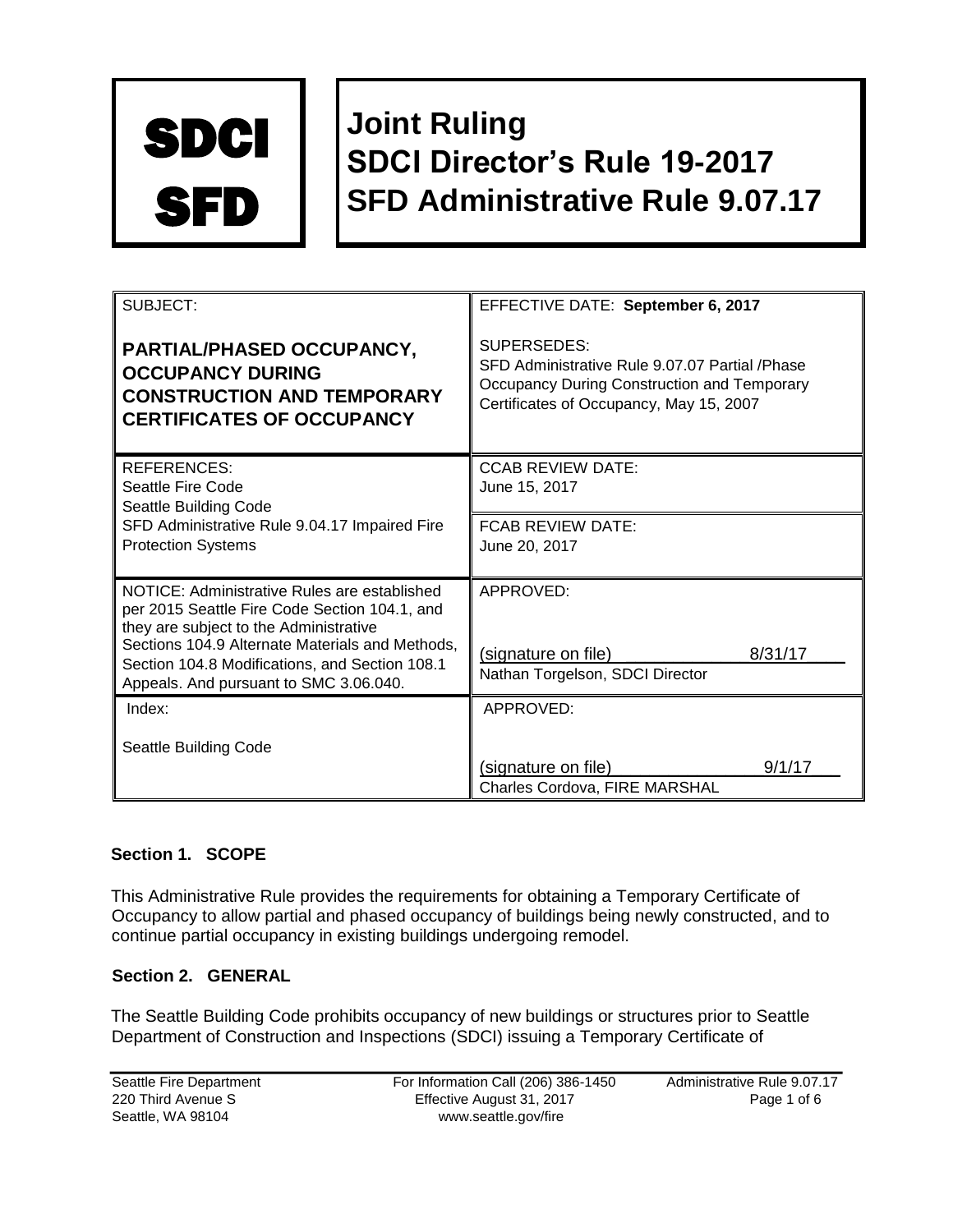Page 2 of 6 Occupancy or a Certificate of Occupancy. The same requirement applies to occupancy changes in existing buildings. Existing buildings under remodel do not require a new certificate unless there is an occupancy change.

The basic requirement for obtaining a Certificate of Occupancy is that all required fire and life safety systems must be complete and functioning throughout the building. The requirements for obtaining a Temporary Certificate of Occupancy are less stringent as detailed in the Requirements section of this rule.

## **Section 3. DEFINITIONS**

SFD/SDCI Director's Rule 19-2017/SFD 9.07.17

For the purposes of this rule the following words and terms have the meanings indicated below:

**Non-construction workers.** Any person not directly associated with construction of the buildings such as prospective tenants, project finance or management representatives, inspectors, vendors, equipment installers, individuals preparing the building for occupancy and similar personnel.

**Individuals preparing the building for occupancy.** Any person who is not directly associated with construction of the building but is involved in preparing the building for occupancy, such as vendors who install shelving in a retail store. For school projects, this classification includes teachers preparing classrooms.

**Unoccupied Areas.** Useable areas within a building that are in a shell status awaiting initial build-out for a future tenant, or are not in use after a tenant vacates the space.

## **Section 4. INSPECTION RESPONSIBILITIES**

Both SDCI and the Seattle Fire Department must approve requests for TCO's before they will be issued. Each department will inspect and approve different portions of the building for a TCO as outlined below:

SDCI's responsibilities include but are not limited to inspections of:

- Egress Requirements including pathway lighting and exit signage
- General Construction Features such as structural, electrical, mechanical, fire resistance, dampers etc
- Emergency Generator and associated electrical distribution system
- Shaft Pressurization Systems
- Smoke and Carbon Monoxide Alarms
- Smoke Control Systems
- Elevators as required

The Seattle Fire Department inspection responsibilities include: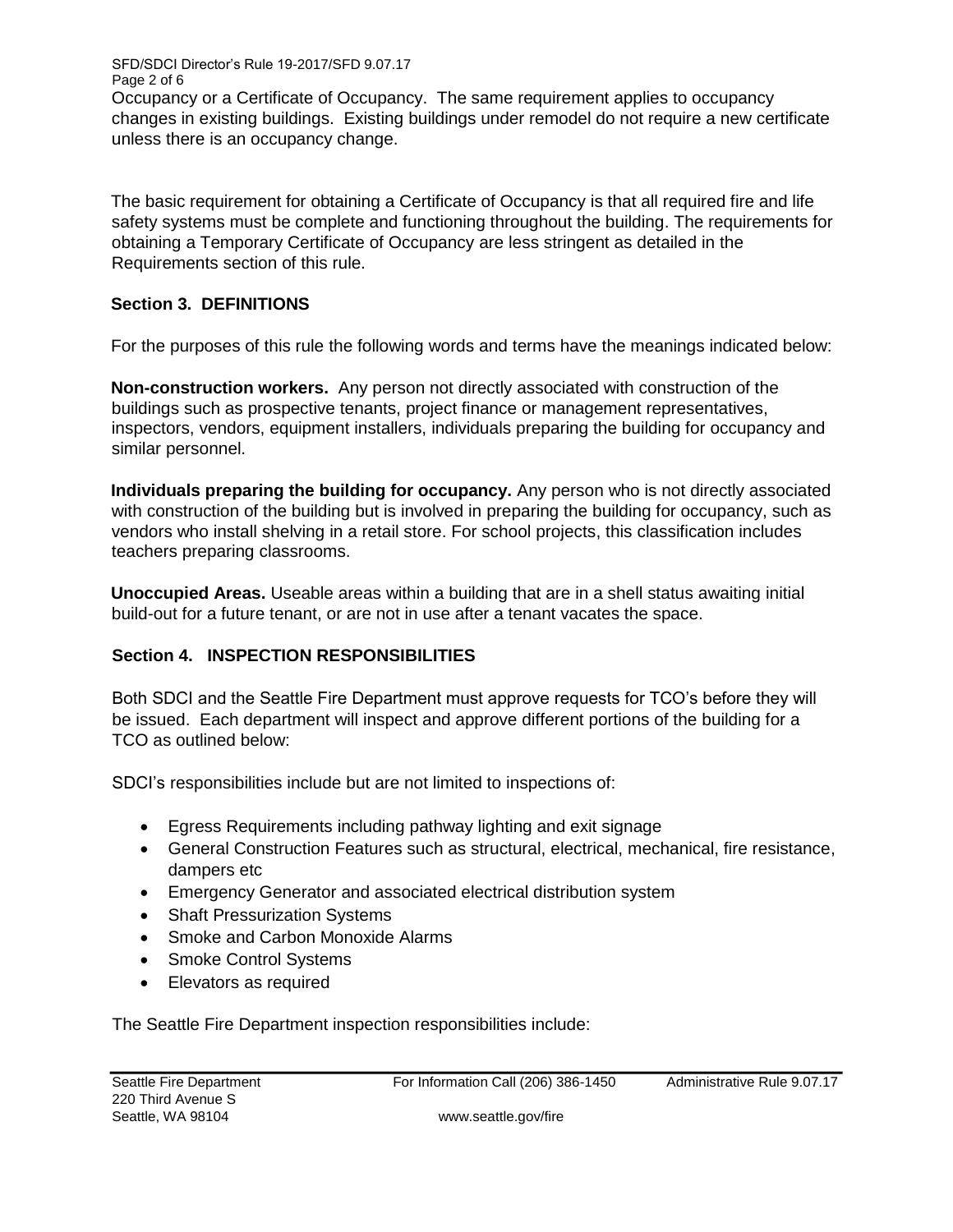SFD/SDCI Director's Rule 19-2017/SFD 9.07.17 Page 3 of 6

- Fire Alarm Systems and Associated Interlocks for Elevators, Shaft Pressurization, Suppression Systems etc.
- Automatic Sprinklers and Fire Pumps, where applicable
- Standpipe Systems
- Commercial Kitchen Hood Fire Suppression Systems
- Emergency Responder Radio Coverage Systems
- Fire Extinguishers

# **Section 5. REQUIREMENTS FOR OBTAINING A TEMPORARY CERTIFICATE OF OCCUPANCY**

The following items are the requirements for obtaining a Temporary Certificate of Occupancy:

- 1. All required fire and life safety systems must be approved, inspected, acceptance tested, and be functional in all areas to be occupied as detailed in the request to obtain a Temporary Certificate of Occupancy (TCO). Required fire and life safety systems may include:
	- Fire Alarm Systems
	- Automatic Sprinkler Systems (and any associated fire pumps)
	- Standpipe Systems (and any associated pressure regulating valves)
	- Commercial Kitchen Hood Fire Suppression Systems
	- Emergency Responder Radio Coverage Systems (or test report verifying there is code compliant radio signal strength)
	- Emergency Generators and associated electrical distribution systems if a TCO area is proposed to be above the  $7<sup>th</sup>$  floor
	- Shaft pressurization systems if a TCO area is proposed to be above the  $7<sup>th</sup>$  floor
	- Smoke and Carbon Monoxide Alarms
	- Smoke and Fire Dampers
	- Pathway lighting and exit signage
	- At least one elevator if a TCO area is proposed to be above the  $4<sup>th</sup>$  floor, and, if available, two elevators if the TCO area is proposed to be above the  $7<sup>th</sup>$  floor.
- 2. In buildings required to be sprinklered throughout, a TCO is only permitted for floors where approved, inspected, and acceptance tested sprinkler coverage is in service throughout the floors seeking occupancy and all floors below. The sprinkler system shall be provided with valves and supplies arranged to allow work on the sprinkler systems on unoccupied floors to occur without shutting off the water supply to the sprinklers on the occupied floors.

If an area proposed for TCO is in a building required to sprinklered throughout and is on a floor where construction activities will continue, the TCO area shall be separated from the construction area with full height walls having a single layer of 5/8 inch Type X gypsum board on the occupied side, unless the floor has residential occupancies in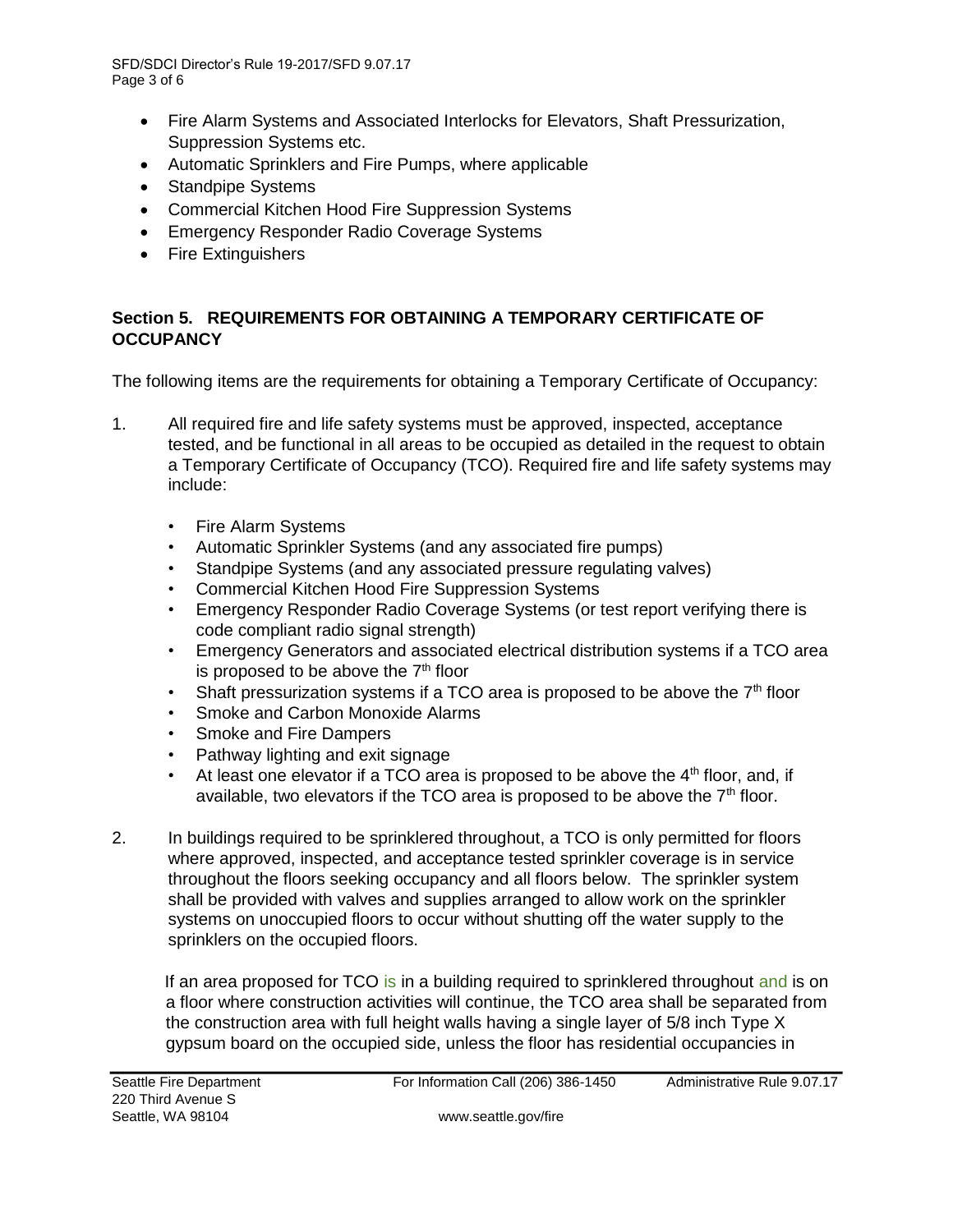SFD/SDCI Director's Rule 19-2017/SFD 9.07.17 Page 4 of 6

which case the gypsum board is required on both sides of the wall. Openings in the separation wall shall be protected with self-closing fire doors with a 20 minute fireresistance rating, The sprinkler system shall be arranged as described above to permit work on the system in the construction area without shutting off sprinklers in the occupied area.

In buildings not required to be sprinklered by the applicable building and fire codes, a TCO can be issued without a functioning sprinkler system. A fire-resistance rated separation is not required between the occupied areas and construction areas. Required exit paths from occupied areas that pass through areas under construction require a 1 hour fire-resistance rated corridor.

- 3. All required exits, corridors, rated separations, and stairways serving the occupied areas shall be complete, including exit signs, exit illumination, stairway handrails, doors, ceiling tiles, and unobstructed egress to the public way. The egress path(s) shall not pass through any construction areas unless separated with 1 hour fire resistive construction, or 2 hour separation if required by the applicable building or fire codes. Temporary alternative exiting or reduced occupancy loads may be considered when necessary. Exiting must not be compromised with storage or staging of construction materials. Fire doors separating exits from construction areas must not be blocked open or have the latches taped. All shafts, floor openings, or other penetrations that could affect the occupied areas must be complete or protected, including installation of required fire-rated doors, fire dampers, etc.
- 4. Hazardous operations in areas under construction shall meet the requirements of Seattle Fire Code Chapter 33, *Fire Safety During Construction and Demolition*.
- 5. Areas seeking occupancy shall be provided with a minimum Class 2A rated fire extinguisher for every 3,000 sq. ft. of ordinary hazard occupancy (retail, storage, etc.), and for every 6,000 sq. ft. of light hazard occupancy (office, residential, etc.). All portions of any occupancy must be within 75 ft. of travel to a fire extinguisher. Areas under construction shall be provided with fire extinguishers in accordance with Seattle Fire Code Chapter 33.
- 6. In buildings required to be provided with a fire alarm system, a TCO will be approved only in areas with approved, inspected, acceptance tested, and functional fire alarm system activated by required detectors, manual pull stations and sprinkler waterflow alarm devices. If a TCO area includes residential occupancies, the fire alarm system shall be installed so that fire alarm work can continue in non-occupied areas without shutting off the fire alarm system serving the occupied areas. Required fire alarm systems shall include the system's control panel or annunciator located in a finished area just inside the entrance to the building or tower seeking occupancy, or within the Fire Command Center for high rise buildings.
- 7. Fire watch shall be provided for impaired fire alarm systems, standpipes, and fire sprinkler systems in accordance with Administrative Rule 9.03.17 *Impaired Fire Protection Systems.*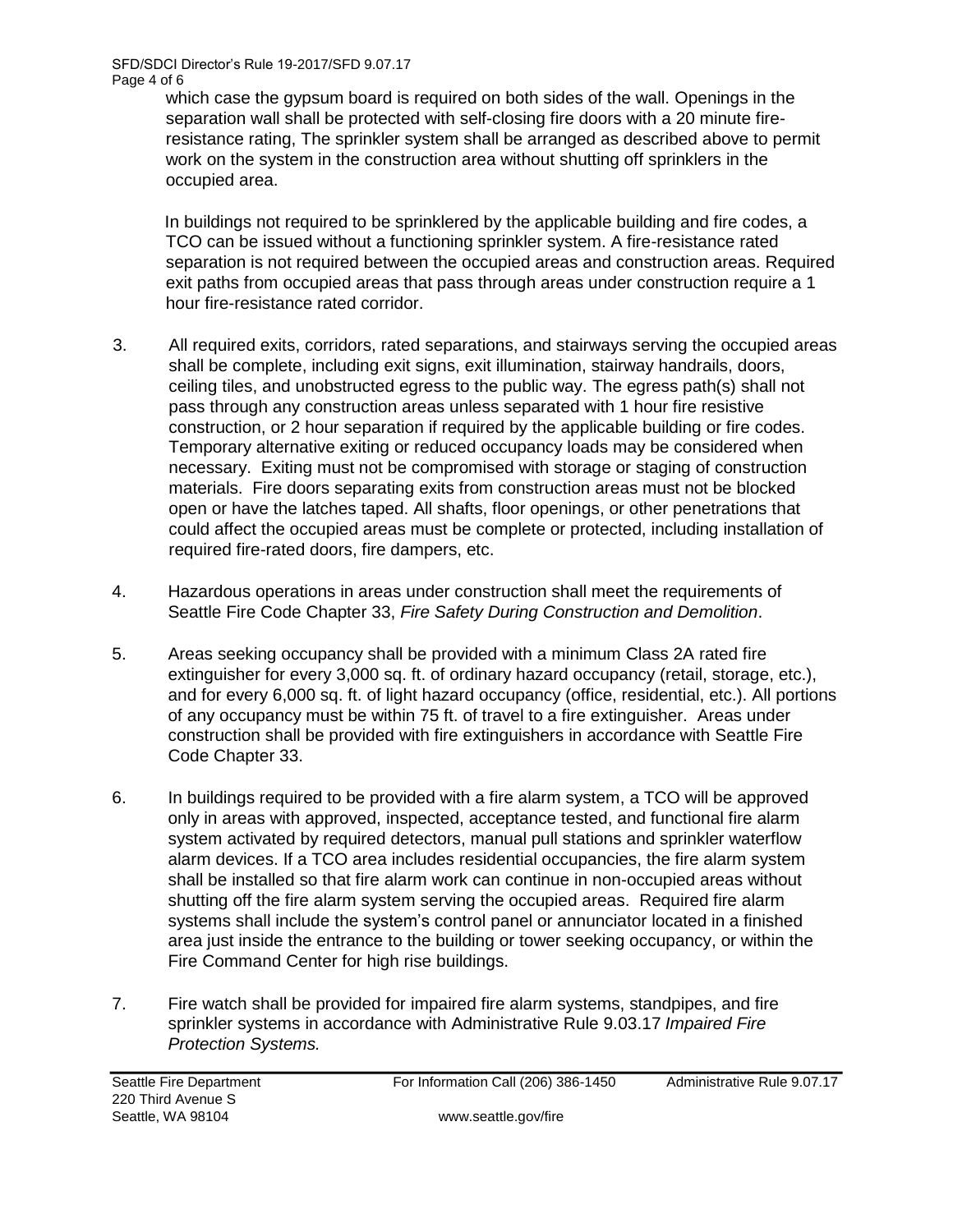8. The fire command center shall be complete and functional for high rise buildings prior to approval of any TCO and access must be maintained. Functional requirements of the fire command center apply only to those systems serving floors seeking TCO.

# **Section 6. OCCUPANCY IN EXISTING BUILDINGS DURING RENOVATIONS**

Occupancy in existing buildings that are not required to be provided with automatic sprinklers is permitted on the condition that required exiting is not compromised and all other features related to life safety such as shafts, opening protection, etc. remain in place and operational. In non-residential buildings, a fire-resistance rated separation is not required between the occupied areas and construction areas. In residential buildings, construction areas are required to be separated from the occupied areas on the same floor with full height walls having 5/8 inch Type X gypsum board on both sides of the wall. Openings in the separation wall shall be protected with self-closing fire doors having a 20 minute fire-resistance rating. Exiting from the occupied areas shall not be compromised and all other features related to life safety such as shafts, fire resistance rated separations, opening protection, etc. shall remain in place and operational. Required exit paths from occupied areas that pass through areas under construction require a 1 hour fire-resistance rated corridor.

Occupied areas in existing buildings that are required to be provided with automatic sprinklers which are being shut down, are required to be separated from the construction areas on the same floor with full height walls having a single layer of 5/8 inch Type X gypsum board on the occupied side, unless the floor has residential occupancies in which case the gypsum board is required on both sides of the wall. Openings in the separation wall shall be protected with selfclosing fire doors with a 20 minute fire-resistance rating, Exiting from the occupied areas shall not be compromised and all other features related to life safety such as shafts, fire resistance rated separations, opening protection, etc. shall remain in place and operational. Required exit paths from occupied areas that pass through areas under construction require a 1 hour fireresistance rated corridor.

# **Section 7. REQUIREMENTS FOR** *UNOCCUPIED AREAS* **IN OCCUPIED BUILDINGS**

*Unoccupied areas* in buildings or portions of buildings required to be provided with automatic sprinklers shall have sprinklers installed in accordance with all requirements applicable to an occupied area including the distance between the ceiling and the sprinkler heads.

*Unoccupied areas* in buildings required to be provided with a fire alarm system shall be provided with a single notification device with both audible and visible features in each area. Each area separated by a full height wall shall be provided with their own single notification device. This requirement does not apply to areas such as closets where the Seattle Fire Code does not require visible alarm devices.